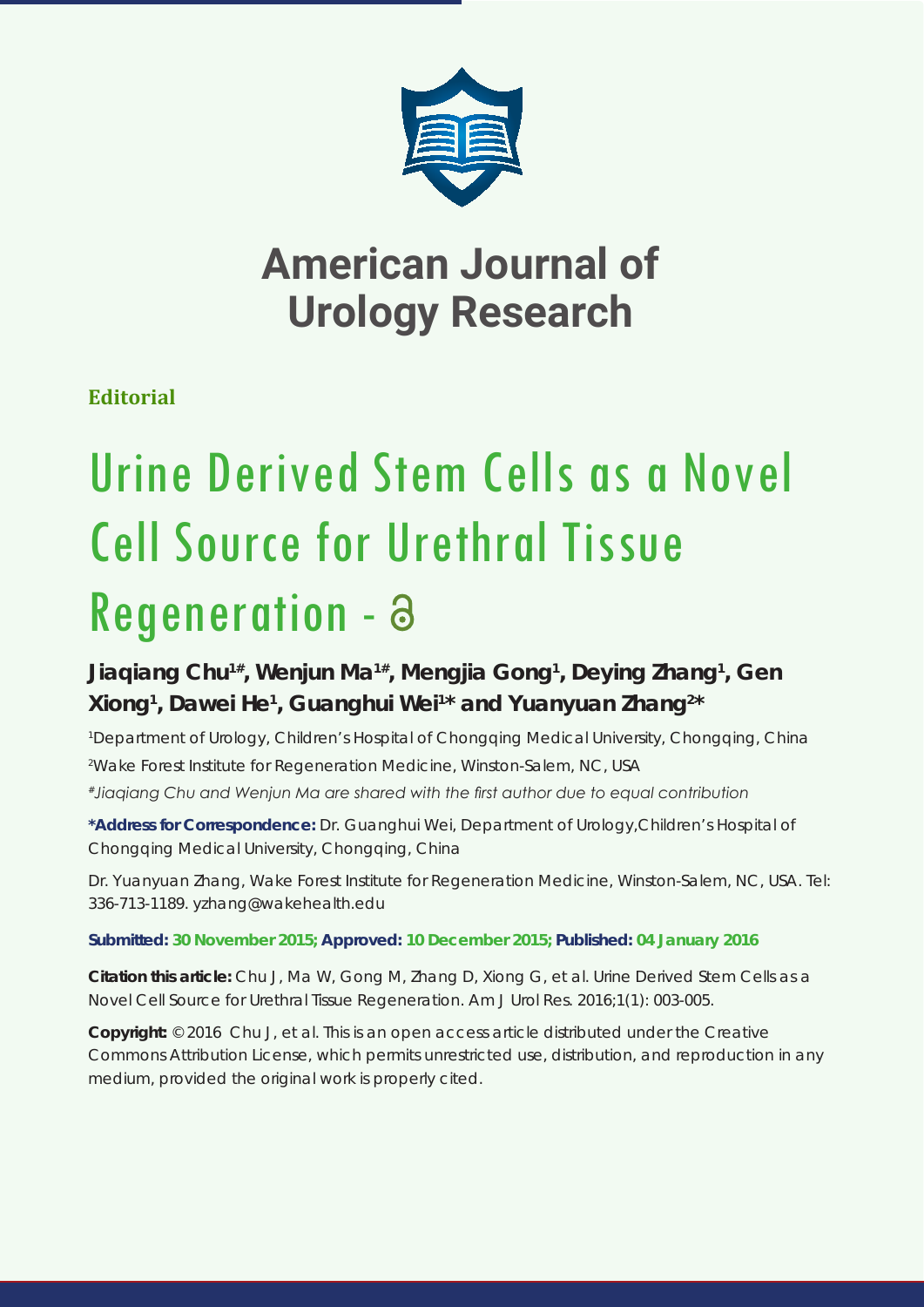

As a tubularized organ in the distal portion of the urinary tract, the urethra can often develop strictures due to congenital defects (e.g. hypospadias), injury, and infections. In particular, urethral stricture is a common urological problem in men. Urethral strictures thus present a significant economic impact and burden, because they are relatively frequent and repeated surgical intervention is often needed. The main causes of urethral stricture are trauma to the urethra, gonorrheal infection and idiopathic inflammatory diseases. Trauma, such as straddle injuries, pelvic bone fracture and iatrogenic injures (e.g. urinary catheterization or other instrumentation and complications due to irradiation for prostate cancer) can result in strictures of the anterior and/or posterior segments of urethra. Urethral stricture often results in scar tissue formation and poor blood supply in or around the urethra, which leads to fibrosis and changes in collagen deposition, or in the ratio of smooth muscle to extracellular matrix in the underlying tissue. Strictures can block the flow of urine and as a result, they cause a high incidence of associated complications. These complications include acute urinary retention, irritation on voiding, recurrent urinary tract infections, bladder or urethral stones, hydronephrosis, and renal failure.

Surgical treatments for urethral stricture depend upon the length, location and degree of scar tissue associated with the stricture. Although many different reconstructive procedures have been used, they are most applicable to strictures less than 3 cm in length in which the stricture can be removed and the two ends of the urethra reconnected. It is a big challenge to treatment of severe, long urethral strictures. When the stricture is longer, urethral repair requires fresh autologous tissue, such as foreskin or oral mucosa, to replace the excised segment (substitution procedures). However, fresh tissues for substitution are not always available, and if the urethral stricture is too long, even this type of repair is not possible. Tissue-engineered tubular urethral tissues are an alternative for replacement of lost or deficient urethral tissues with functionally equivalent ones, and may improve the outcome of reconstructive surgery for urethral strictures [1-6].

Two types of urethral tissue engineering technologies are often used: non-cell seeded or cell free and seeded tissue engineered urethra [2,7-10]. The non-cell seeded technology is suitable for urethra repair via onlay patch or for replacement of short segment urethra [11]. Cell seeded technology with autologous cells seeded on biodegradable scaffolds achieves better outcomes in longer segment urethra repair [4,12], compared to non-seeded scaffolds in urethral tissue regeneration. A convenient cell source and optimal biomaterial scaffold are both critical for urethra tissue engineering. Currently, autologous bladder cells or oral mucosa cells [13] obtained from tissue biopsy are most commonly used for urethral tissue engineering. In patients with urethral stricture, however, it might be difficult to insert an endoscope into the urethra to obtain adequate bladder cells via tissue biopsy. Additionally, even if an endoscopy can be performed, the tissue biopsy procedure itself may lead to donor-site morbidity. Furthermore, it might not be possible to harvest healthy cells in certain patients who have infections in the urethra, bladder or even the gums or other oral tissues, as this poses a high risk of bacterial or fungal contamination of the biopsy sample. In addition, despite reports of successful isolation of autologous urothelial cells from urine or bladder washes for use in urological tissue engineering, the success rate of cultures of these cells is low (55%), and they also have limited expansion capability in culture[14-15]. Importantly, while an immortalized urothelial cell line may generate a large amount of cells,

these cells have limited clinical applications, since immortalized cells carry the risk of tumor formation in vivo.

A stem cell source with high self-renewal and multi-potent differentiation capacities that can be obtained via a simple and noninvasive approach would be highly desirable. We recently found that a subpopulation of cells isolated from urine possess characteristics similar to mesenchymal stem cells (MSCs), i.e. clonogenicity, cell growth patterns, expansion capacity, cell surface marker expression profiles and multipotent differentiation capacity [5,16-29]. These urine-derived cells are positive for the MSC surface markers CD29, CD44, CD54, CD73, CD90, CD105, CD146, and CD166. In addition, these urine-derived stem cells also express some embryonic stem cell markers, including Oct4, c-Myc and klf4; however, they do not express markers associated with hematopoietic stem cells, such as CD31, CD34, CD45, CD11b, CD14, CD19 and HLD-DR [30]. We have demonstrated that these stem cells derived from urine are capable of multipotent differentiation to bone cells, cartilage cells, fat cells, and muscle cells [5-18,30-32]. Thus, we have termed these cells "urine-derived stem cells" or USCs. USCs can be obtained from voided urine or from urine in the upper urinary tract through a nephrostomy tube, and they can generate a large number of cells from a single clone [18-31]. Additionally, about 57-75% of the USCs collected from middle-aged individuals expressed telomerase activity (USCs-TA+) and retained long telomere length. USCs-TA+ possessed higher proliferative capacities and could be maintained for up to 67 population doublings, indicating that a single USC can generate more cells, up to 267 cells within 14 weeks, compared to 35 PD (235 cells) for USCs that do not express telomerase (USCs-TA-). Now that we have improved the cell isolation methods used to obtain USCs, five to ten USC clones/100 ml urine can be consistently obtained from almost every freshly voided urine sample [30]. To prepare a cellseeded biomaterial scaffold for use in urological tissue regeneration, the cell concentration for seeding must be about 50x106 cells/cm3,33. Thus, the number of cells from one 200 ml urine sample can provide enough cells to create a cell-seeded scaffold 0.5x2x10cm3 in size. Our recent study showed that USCs give rise to functional urothelial cells 5, 18, 31, 32, SMCs5, 18, 31, 32, and endothelial cells [30]. Induced USCs seeded on different biomaterials (small intestine submucosa [5], bladder submucosa [34] or bacterial cellulose polymer18) all formed urethra structure with urethelial layer and smooth muscle layer on the scaffolds in vitro and also remained such a contracture after subcutaneously implanted in a rodent animal.

Taken together, USCs provide a novel cell source for urethra reconstruction via tissue engineering technology. Importantly, these cells can be collected using a simple, safe, low-cost and noninvasive procedure. Because of their high proliferation capacity and differentiation potential, USCs are also a viable cell source for bladder tissue engineering [5,18] and cell therapy for the treatment of stress urinary incontinence [32-35] vesicoureteral reflux, erectile dysfunction, renal dysfunction and other diseases that are suitable for stem cell therapy.

#### **ACKNOWLEDGEMENT**

The authors acknowledge funding support from NIH grant R56 DK100669 (Y Zhang) and National Natural Science Foundation of China (No. 81570650 and No. 81371704).

#### **REFERENCES**

1. [De Filippo RE, Yoo JJ, Atala A. Urethral replacement using cell seeded](http://www.ncbi.nlm.nih.gov/pubmed/12352360)  [tubularized collagen matrices. See comment in PubMed Commons below J](http://www.ncbi.nlm.nih.gov/pubmed/12352360)  [Urol. 2002; 168: 1789-1792.](http://www.ncbi.nlm.nih.gov/pubmed/12352360)